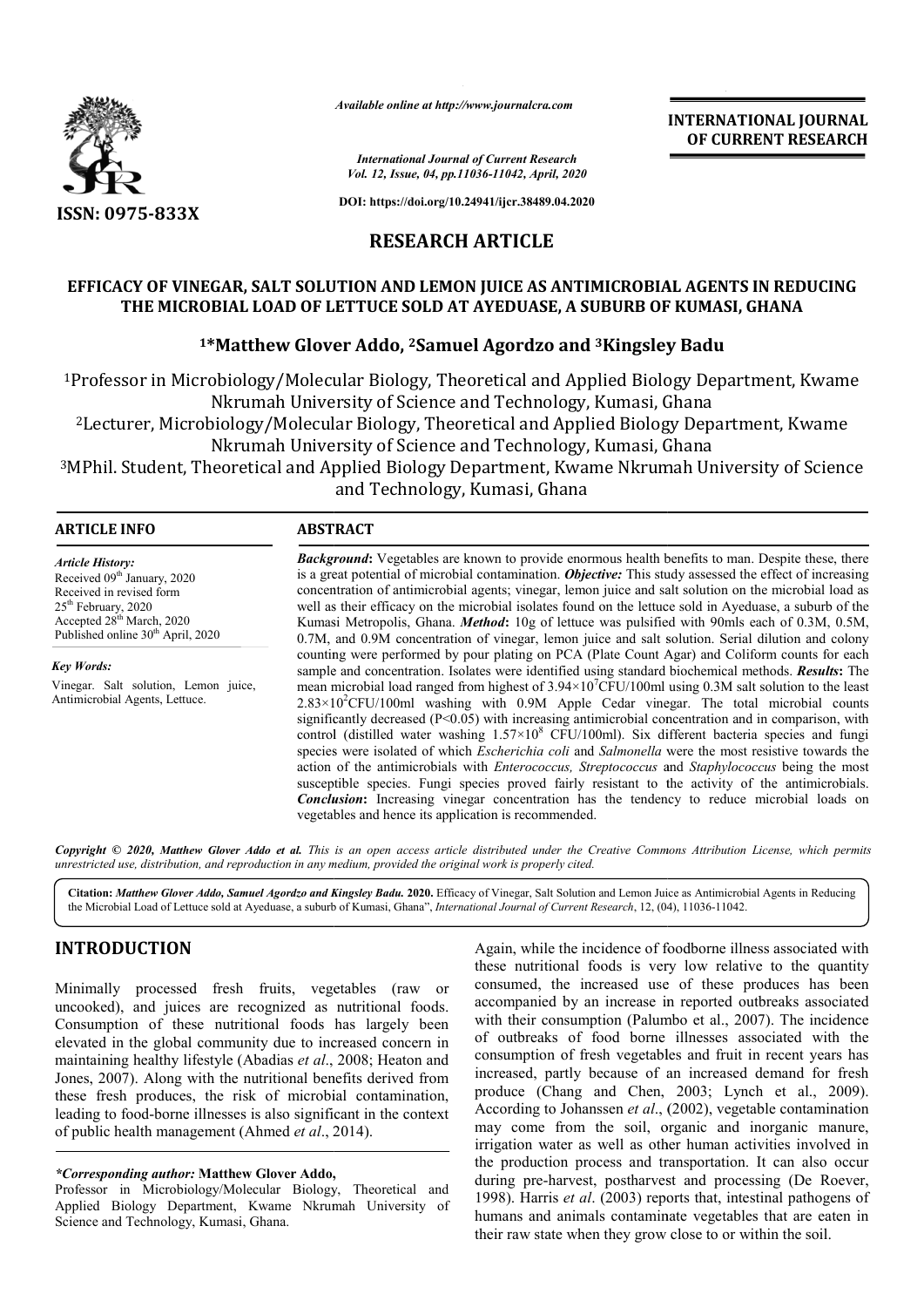In addition, human pathogenic bacteria such as *E. coli* 0157:H7 and *Salmonella spp* are able to internalize within the plant tissue following contamination that has occurred to the seed. The methods used to cultivate most vegetables tend to expose them to a wide range of pathogens such as *E. coli, Salmonella sp*., *Campylobacter, Listeria monocystogenes* among others. Although various antimicrobial agents have been examined for their effectiveness, most treatments have been shown to have minimal effects, resulting in less than a 2 log cfu.g<sup>-1</sup> (cm<sup>2</sup>) reduction in microbial numbers, and most would not be suitable products for use at the household level (Beuchat et al., 1998). For example, the washing processes which is one of the first processing operations for ready-to-eat salads make use of free chlorine which is usually used to reduce microbial contamination in commercial procedures [Cherry, 1999; Beuchat, 2002]. Unfortunately, many consumers are increasingly avoiding consuming foods treated with preservatives of chemical origin. This has necessitated the use of new alternatives like natural products to disinfect fresh vegetables and fruits. This study therefore assesses the effect of increasing concentration of antimicrobial agents; vinegar, lemon juice and salt solution on the microbial load as well as their efficacy on the microbial isolates found on the lettuce sold in Ayeduase, a suburb of the Kumasi Metropolis, Ghana.

### **MATERIALS AND METHODS**

**Study site and sampling method:** The study was conducted in markets at Ayeduase, a suburb of Kumasi in the Kumasi Metropolitan Assembly. The coordinates of Ayeduase are 6°40'0" N and 1°34'0" W and it is located at an elevation of 246meters above sea level and its population amounts to 29,748. Fresh green lettuce, vinegar (one local type and one foreign type), local salt crystals and lemon were randomly purchased from markets in Ayeduase. The leafy portions of the lettuce were kept in a sterile plastic sealable food bags with the other samples and transported to the laboratory for chemical and microbiological analysis insulated coolers.

**Laboratory procedures:** Five sterile 250ml conical flasks were filled with the various solutions (vinegar, lemon juice, salt solution) and distilled water. The lettuce was pulsified in the various solutions (vinegar, lemon juice, salt solution) and the sterile distilled water for 30seconds and allowed to stand for 3minutes 30 seconds after which it was used. A 0.3M concentration sample was prepared from the vinegar types, lemon juice as well as the salt solution (with a pH of 8.5). The concentrations of the various solutions (vinegar, lemon juice and the salt solution) were steadily increased to 0.5M, 0.7M and 0.9M. 10grams of lettuce each was weighed and pulsified in 90mls of the various solutions, that is the vinegar (local type and the foreign type, lemon juice), distilled water and 0.3M salt solution for 30 seconds and left to stand for3minutes 30 seconds. Petri dishes were filled with 20mls each of Plate count agar for inoculations to check for the presence or absence of microorganisms. Pure cultures were subsequently streaked on sterilized selective growth media. Colonies were later picked for Gram staining.

**Isolation procedures:** The identification of microbes is done in two forms: the primary and the secondary tests. This study was however limited to certain primary tests such as cultural morphology, Gram reaction, culturing and sub-culturing of microbes on different growth media solutions and plates. After 24 hours of incubation, colonies on plates showing growth were counted using a colony counter (or a quartet division of the Petri-dish) and representative isolates were streaked onto a sterile nutrient agar, McConkey agar, Salmonella-Shigella agar, Slanetz and Bartley media, Potatoes dextrose agar, and EMBA. Discrete colonies were kept at 35 °C for 24 hours.

**Statistical analysis:** To ascertain the effectiveness of vinegar (both local and foreign), lemon juice and salt solutions, the data collected were subjected to the Statistical Analysis System for analysis of variance and Duncan's multiple range test (SPSS 2.3 for Windows pocket program) to determine whether significant differences ( $p < 0.05$ ) exist among mean log values.

### **RESULTS**

**Antimicrobial action of the disinfectants:** Vinegar (both foreign and local), Salt solution and Lemon juice as antimicrobial agents in reducing the microbial load of lettuce leaves was investigated. The results are presented in Table 1. The foreign apple cider vinegar (SN 4) at a pH of 2.5 was the most effective in reducing the microbial flora of lettuce with microbial count of 9.42 x  $10^4$ , 7.53 x  $10^3$ , 2.35 x  $10^3$  and 9.20 x 10<sup>2</sup>cfu/100ml of pulsified lettuce at concentrations of 0.3M, 0.5M, 0.7M, and 0.9M respectively. Of the two vinegar samples, the microbial count of the foreign apple cider vinegar was much lower than the local vinegar (SN 3) with microbial loads of 2.0 x 10<sup>10</sup>, 3.20 x 10<sup>8</sup>, 4.01 x 10<sup>6</sup> and 3.80 x 10<sup>6</sup> cfu/100 ml of pulsified lettuce. the lemon juice (SN 2)recorded5.60 X  $10^{14}$ , 1.94 x  $10^{14}$ , 1.50 x  $10^{14}$  and 1.10 x  $10^{12}$ cfu/100 ml)whilst the salt solution (SN 1)showed microbial load of  $9.15 \times 10^{14}$ , 3.20 x  $10^{14}$ , 2.53 x  $10^{14}$  and 1.60 x  $10^{14}$ cfu/100ml) with the distilled water recording  $1.20 \times 10^{16}$ cfu/100ml for 0.3M, 0.5M, 0.7M, 0.9M respectively.

**Effects of different disinfectants on the bacterial isolates:**  Sensitivity of various bacteria to different disinfectants is greatly influenced by varying concentration of the disinfectants. The reaction of bacterial isolates to varying concentration of acetic acid in vinegar, citric acid in lemon juice and different concentrations of salt solution were analyzed. Figures  $1 - 6$  below indicate the microbial counts of the various isolates after they were exposed to the bactericidal action of the disinfectants, with distilled water serving as a control.

**Microbial count of Staphylococcus treated with the disinfectants:** Staphylococcus isolates was fairly high towards the disinfectants. Microbial numbers reduced from 1.44 ×  $10^{7}$ to  $5.3 \times 10^{3}$ cfu/100mls of pulsified lettuce for the Salt solution whilst the Apple Cider vinegar recorded  $1.50 \times 10^3$ ,  $8.50 \times 10^2$ ,  $3.5 \times 10^2$  and  $1.5 \times 10^2$  cfu/ 100mls of pulsified lettuce respectively in the 0.3M, 0.5M, 0.7M, and the 0.9M.

**Microbial count of Enterococcus treated with the disinfectants:** The susceptibility of the Enterococcus isolates was very high towards the various disinfectants. Microbial numbers reduced from the Salt solution  $(3.07 \times 10^5, 1.29 \times$  $10^5$ , 7.20 ×  $10^4$  and 5.35 ×  $10^4$  CFU/ 100mls of pulsified lettuce) to the Apple Cidar vinegar  $(1.0 \times 10^3, 7.50 \times 10^2, 4.50)$  $\times$  10<sup>2</sup> and 1.0  $\times$  10<sup>2</sup> CFU/ 100mls of pulsified lettuce respectively in the 0.3M, 0.5M, 0.7M, and the 0.9M)

**Microbial count of Streptococcus treated with the disinfectants:** Streptococcus isolates, which is a Gramnegative bacterium was very high towards the various disinfectants.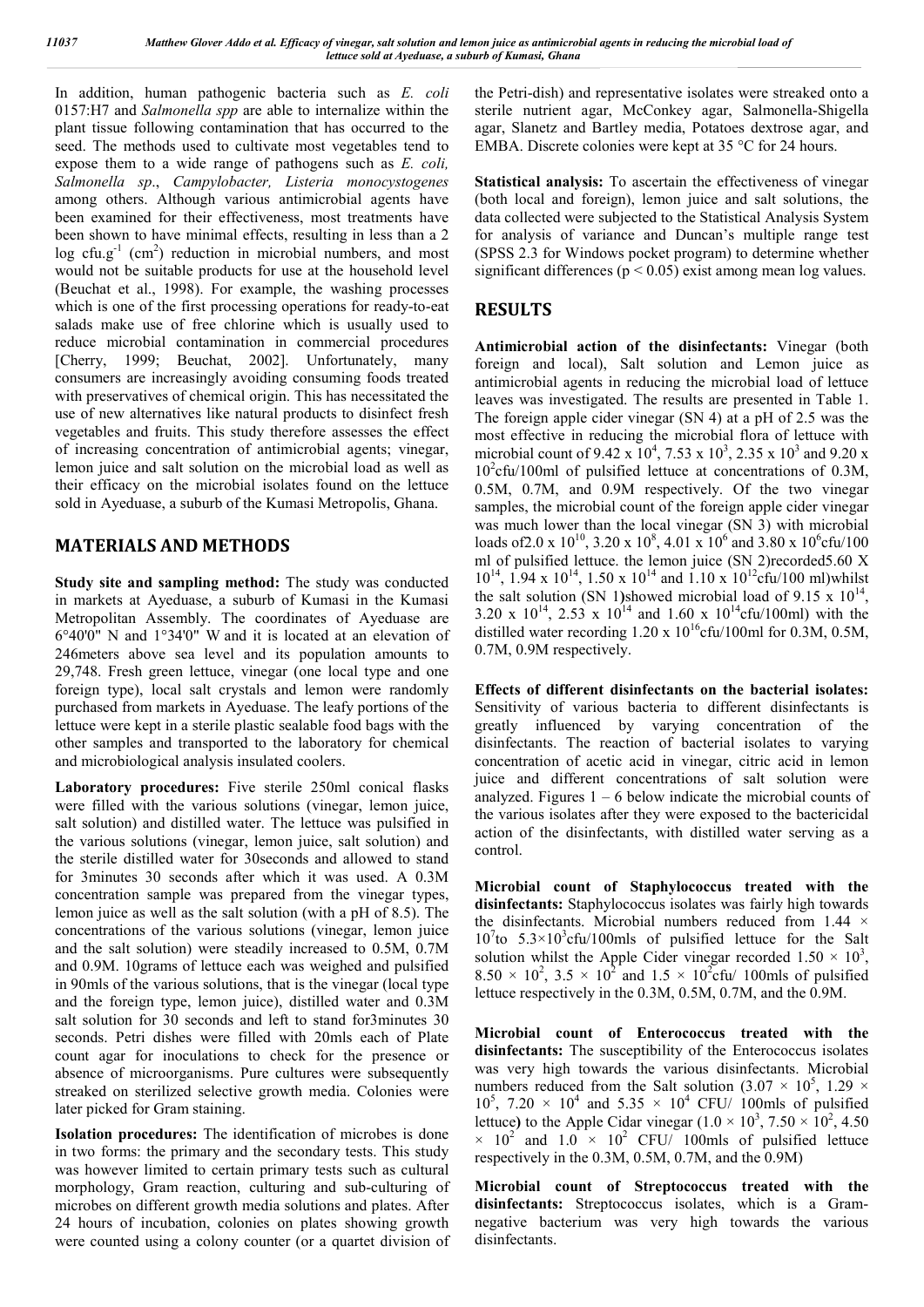| Sample (Disinfectant) | Sample code     | Concentration/M or Mol/dm <sup>3</sup> | Microbial Count cfu/100ml | PCA cfu/100mls       |
|-----------------------|-----------------|----------------------------------------|---------------------------|----------------------|
| Salt solution         | SN <sub>1</sub> | 0.3                                    | $9.15 \times 10^{14}$     | $3.94\times10^{7}$   |
|                       |                 | 0.5                                    | $3.20\times10^{14}$       | $1.53\times10^{7}$   |
|                       |                 | 0.7                                    | $2.53 \times 10^{14}$     | $9.12\times10^{6}$   |
|                       |                 | 0.9                                    | $1.60\times10^{14}$       | $7.67\times10^{6}$   |
|                       |                 | Distilled Water                        | $1.20\times10^{16}$       | $1.57\times10^{8}$   |
| Lemon juice           | SN <sub>2</sub> | 0.3                                    | $5.60\times10^{14}$       | $2.17\times10^{7}$   |
|                       |                 | 0.5                                    | $1.94\times10^{14}$       | $1.06 \times 10^{7}$ |
|                       |                 | 0.7                                    | $1.50\times10^{14}$       | $1.05 \times 10^{7}$ |
|                       |                 | 0.9                                    | $1.10\times10^{12}$       | $7.01\times10^{6}$   |
|                       |                 | Distilled Water                        | $1.20\times10^{16}$       | $1.57\times10^{8}$   |
| Local vinegar         | SN <sub>3</sub> | 0.3                                    | $2.0 \times 10^{10}$      | $1.16 \times 10^{6}$ |
|                       |                 | 0.5                                    | $3.20\times10^{8}$        | $7.83\times10^{5}$   |
|                       |                 | 0.7                                    | $4.01 \times 10^{6}$      | $4.10\times10^{5}$   |
|                       |                 | 0.9                                    | $3.80\times10^{6}$        | $3.33\times10^{3}$   |
|                       |                 | Distilled Water                        | $1.20\times10^{16}$       | $1.57\times10^{8}$   |
| Apple cider vinegar   | SN <sub>4</sub> | 0.3                                    | $9.42\times10^{4}$        | $4.28 \times 10^{4}$ |
|                       |                 | 0.5                                    | $7.53\times10^{3}$        | $8.35\times10^{3}$   |
|                       |                 | 0.7                                    | $2.35 \times 10^3$        | $5.45 \times 10^{2}$ |
|                       |                 | 0.9                                    | $9.20\times10^{2}$        | $2.84 \times 10^{2}$ |
|                       |                 | Distilled Water                        | $1.20\times10^{16}$       | $1.57\times10^{8}$   |

#### **Table1. Total Microbial Count on pulsified Lettuce treated with various concentrations of disinfectantsas means of triplicate determinants**



**Figure 1. Mean microbial count of Staphylococcus against the varying concentrations of the disinfectants**



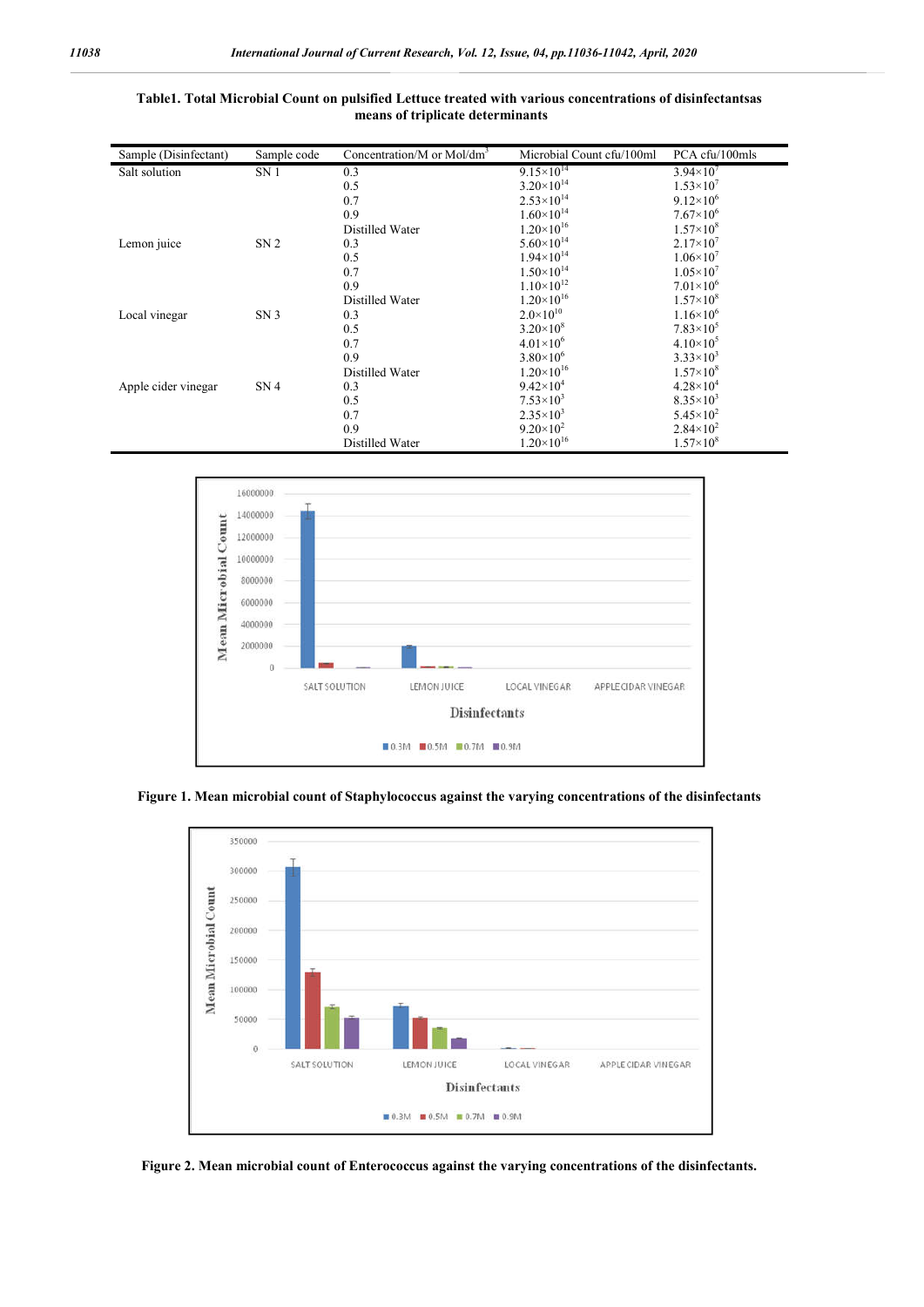

**Figure 3. Mean microbial count of Streptococcus against the varying concentrations of the disinfectants**





**Figure 4. Mean microbial count of Fungi against the varying concentrations of the disinfectants**

**Figure 5. Mean microbial count of Salmonella against the varying concentrations of the disinfectants**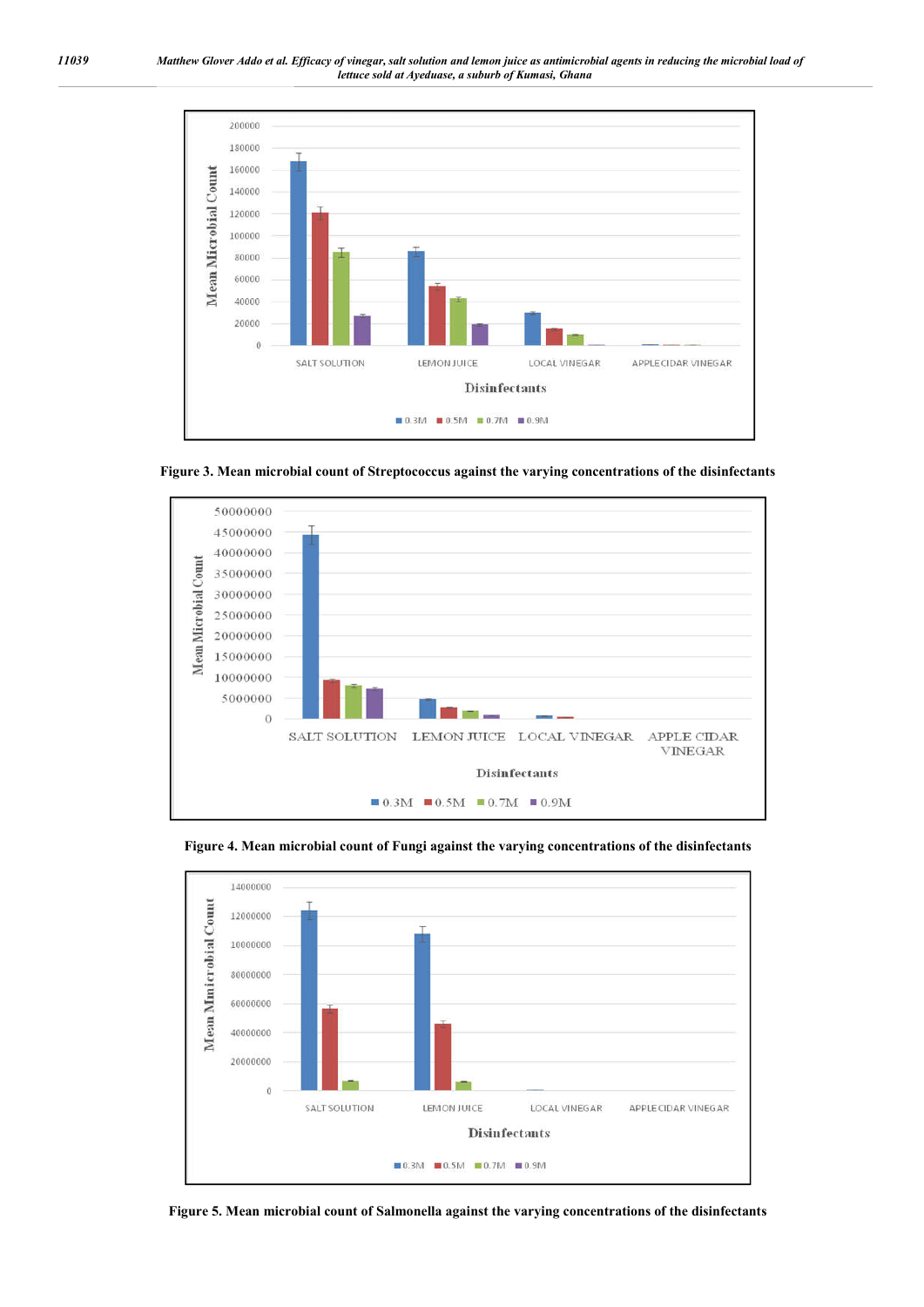

**Figure 6. Mean microbial count of Escherichia coli against the varying concentrations of the disinfectants**

Microbial numbers reduced from the Salt solution (1.68  $\times$  10<sup>5</sup>,  $1.21 \times 10^5$ ,  $8.50 \times 10^4$  and  $2.70 \times 10^4$  CFU/ 100mls of pulsified lettuce) to the Apple Cider vinegar  $(1.0 \times 10^3, 9.50 \times 10^2, 4.80)$  $\times$  10<sup>2</sup> and 1.8  $\times$  10<sup>2</sup> CFU/ 100mls of pulsified lettuce respectively in the 0.3M, 0.5M, 0.7M, and the 0.9M).

**Microbial count of Fungi treated with the disinfectants:**  Fungal isolate susceptibility was very low towards the various disinfectants even though it followed the same pattern as that of the bacterial isolates. Apple Cider vinegar was the best disinfectant with 3.30  $\times$  10<sup>4</sup>, 2.50 x 10<sup>4</sup>, 1.20  $\times$  10<sup>4</sup> and 8.50  $\times$  $10^2$ cfu/ 100mls of pulsified lettuce respectively in the 0.3M, 0.5M, 0.7M, and the 0.9M. The results show that fungi are fairly resistant to the disinfectants and this accounted for the high microbial count across all concentrations as recorded under Figure 4.

**Microbial count of Salmonella treated with the disinfectants:** Figure 5 illustrates the susceptibility pattern of Salmonella isolates under the various disinfectants. The results show that Salmonella are less sensitive to the disinfectants and thus very resistant towards the anti-microbial agents. This accounted for their high mean microbial count. With a control microbial count of  $1.57 \times 10^8$ cfu/ 100mls of pulsified lettuce, mean microbial numbers hardly even reduced from the Apple Cidar vinegar,  $4.28 \times 10^5$ ,  $6.34 \times 10^4$ ,  $3.25 \times 10^4$  and  $7.20 \times$ 10<sup>3</sup>cfu/ 100mls of pulsified lettuce respectively in the 0.3M, 0.5M, 0.7M and, 0.9M concentration.

**Microbial count of** *Escherichia coli* **treated with the disinfectants:** *Escherichia coli* isolate was high in the various disinfectants, thereby indicating the resistance of *E*. *coli*to the disinfectants. Mean microbial load reduced from the Salt solution (1.38  $\times$  10<sup>8</sup>, 4.47  $\times$  10<sup>7</sup>, 8.16  $\times$  10<sup>5</sup> and 1.0  $\times$  10<sup>5</sup> cfu/ 100mls of pulsified lettuce**)** to the Apple Cider vinegar (3.10 ×  $10^5$ , 6.24 X  $10^4$ , 9.26  $\times$   $10^3$  and 5.55  $\times$   $10^3$ cfu/ 100mls of pulsified lettuce respectively in the 0.3M, 0.5M, 0.7M, and the 0.9M). In all cases, the control microbial count of 1.57  $\times$ 10<sup>8</sup> cfu/ 100mls of pulsified lettuce was used.

#### **DISCUSSION**

The efficacy of antimicrobial agents used in reducing microbial load is usually dependent on the type of treatment, type and physiology of the target microorganisms, characteristics of produce surfaces, exposure time and concentration of disinfectant (Tagoe *et al.,* 2011).

Salt solution recorded the least efficacy across the various concentrations owing to high microbial numbers associated with the lettuce disinfected for both the coliforms and the plate count with a p-value of 0.748). Salt solution with an alkaline pH (8.5) allows the survival of microorganisms to some extent comparative to the vinegars. These results are consistent with the data reported by Akple, (2009) in a study that assessed the effectiveness of non-treatment interventions associated with waste water irrigated vegetables. Usually bacteria grow well in hypotonic solutions resulting from the inflow of water into the cell. Lemon juice also recorded higher microbial count as compared to the vinegars with a p-value of 0.853. Citric acid has been shown to contribute much to the antimicrobial activity of the lemon juice and therefore increasing the concentration of the lemon juice affects microbial growth numbers. This result is consistent with the findings of Abu-Shanab *et al.*, (2004) who reported that concentrated solution of lemon juice shows inhibitory and bactericidal activity against growth of microorganisms in a study that assessed antimicrobial activities of some plant extracts utilized in popular medicine in Palestine. Microorganisms are known to respond differently to varying pH concentration, with some being acidophiles and others alkaliphiles.

From Table 1, SN 4 recorded a mean microbial load of  $4.23 \times 10^4, 8.30 \times 10^3, 5.43 \times 10^2$  and  $2.83 \times 10^2$ cfu/100mls of pulsified lettuce and an insignificant p-value  $(P=0.262)$  when treated with 0.3M, 0.5M, 0.7M and 0.9M concentrations of Apple Cidar vinegar solutions. The Local vinegar was effective on microbial isolates but its numbers were higher than that of the Apple Cidar vinegar, with a p-value of 0.523 relative to all the concentrations. Studies by Vijayakumar and Wolf-Hall (2002) showed 5-log reduction in *E. coli* counts when lettuce leaves were treated with 35% white vinegar. Generally, microbial load decreased as concentration of disinfectant increased for both the Local vinegar and the foreign vinegar (Apple Cidar vinegar) as reported by Tagoe *et al.,* (2011). Increasing the concentration of the vinegars resulted in a decrease in the pH creating an acidic medium which is toxic to most microbes. This reduction in pH causes the release of more  $H^+$  ions which acidify and disrupt bacterial cell membrane thereby inhibiting microbial growth.

**Action of disinfectants on the microbial isolates:**  *Escherichia coli* and Salmonella were the most resistant bacteria to the various disinfectants, as they recorded the highest microbial numbers across all the disinfectant.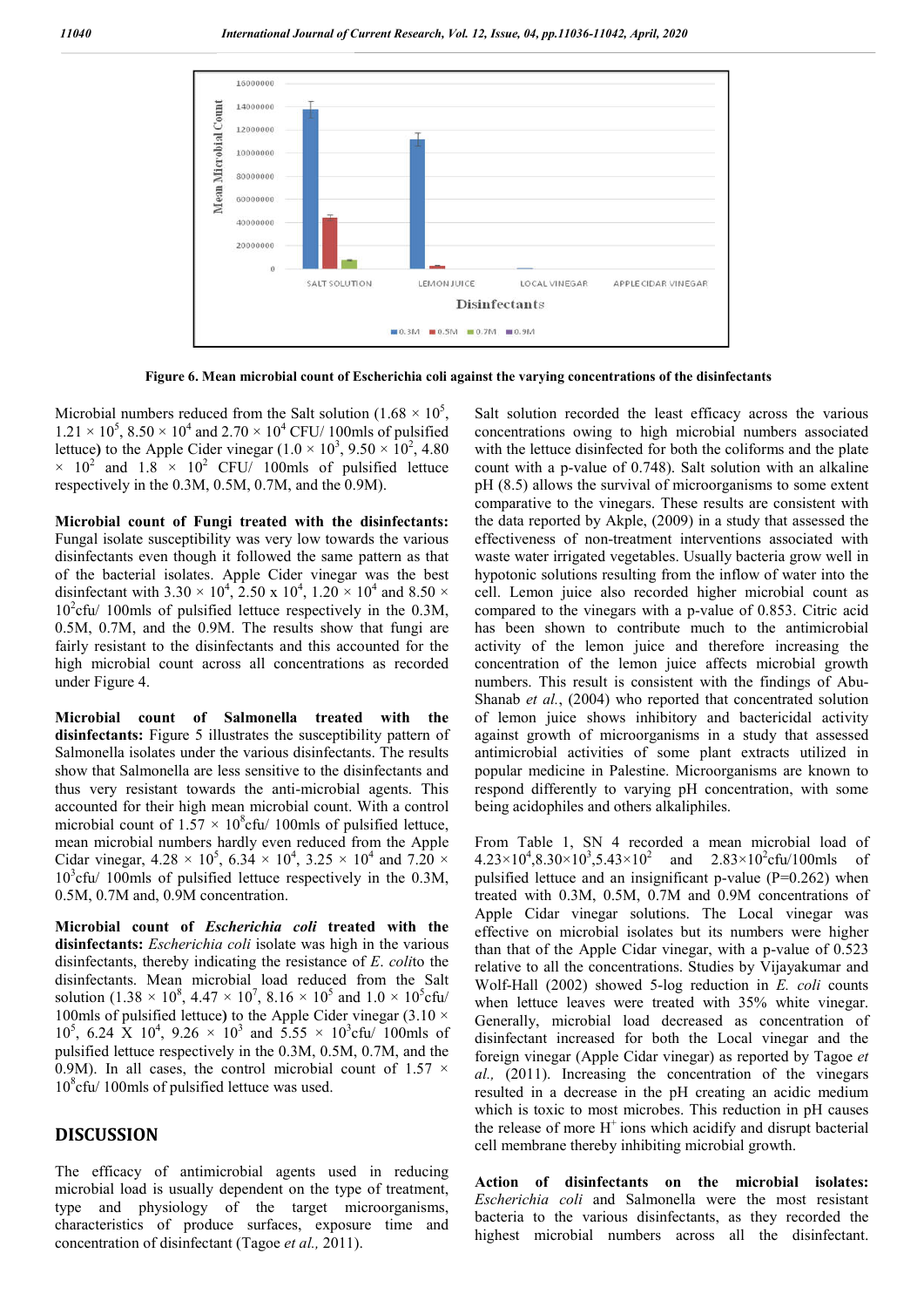Maciorowski *et al*. (2007) reported that the general survival ability of *E. coli* increases upon prolonged exposure to a particular environmental stress, indicating the ability of *E. coli* to activate survival mechanisms when threatened. Resistant bacteria change their cell wall composition or produce enzymes that disable the antimicrobial agents. This property of Salmonella and *E. coli* allow them to survive in high acidic environments of pH as low as 3.3-4.2 and high concentrations posed by various antimicrobials. Sengun and Karapinar (2005) in their work, showed that treating rocket leaves with fresh lemon juice and vinegar caused a significant reduction in S. typhimurium population. Another study by Yucel and Karapinar in 2004 showed that treatment of carrot samples with lemon juice or vinegar alone caused significant reduction in *S. typhimurium* reached up to 3.58 log10 CFU/g. Fungi (Fig 4) also showed high resistivity across the various concentrations for the disinfectants used due to their ability to survive in diverse range of environmental conditions. Fungal pathogens are able to survive the unique stresses of the various microenvironments where pH can range from 2-10.

Staphylococcus*,* Enterococcus and Streptococcus which are Gram positive bacteria recorded the least microbial numbers across the various concentrations for the disinfectants used. The interaction of the disinfectant with the cell surface followed by penetration into the cell wall produce significant effect on the microorganisms, thus the extreme acidic nature of the vinegars and the slightly basic pH of the salt solution. Bacteria numbers also decreased as a result of treatment with salt solution  $(3.94 \times 10^{7} - 7.67 \times 10^{6}$ cfu/100mls of pulsified lettuce for the plate count) as a result of the permeability of the bacterial cell wall allowing only water and very small molecules. Analysis of data for the Coliform counts and Plate counts of Salt solution to the lemon juice, local vinegar and Apple Cidar vinegar across all concentrations yielded p-values (P=0.148 and P=0.91 for Coliform Counts and Plate counts respectively). This implies that, the differences between the variances in microbial counts for the various disinfectants across all concentrations for both the Coliform counts and the Plate counts are insignificant at a confidence interval of 95%.

#### **Conclusion**

This study provides adequate information on the microorganisms likely to be found on fresh lettuce as well as the ideal antimicrobial agent suitable for disinfecting this vegetable. It is evident that disinfecting vegetables either with vinegar, lemon juice and salt solution substantially reduce the microbial populations on lettuce. Vinegar has been identified as more effective than commonly used salt solution in reducing microbial load on lettuce and thatincreasing vinegar concentration has the tendency to reduce microbial loads on vegetables and hence its application is recommended.

**Conflict of Interests:** The authors have not declared any conflict of interests.

#### **Acknowledgement**

We are very thankful to the Technicians at the Microbiology Laboratory at the Department of Theoretical and Applied Biology, Kwame Nkrumah University of Science and Technology, Kumasi, Ghana for facilitating the Lab. Work.

## **REFERENCES**

- Abadias, M., Usall, J., Anguera M., Solsona, C., and Vinas, I. 2008. "Microbiological quality of fresh, minimally processed fruit and vegetables, and sprouts from retail establishments" *International Journal of Microbiology,*  Vol. 123 Nos ½, pp. 121-129.
- Abu-Shanab B., Adwan G., Abu-Safiya D., Jarrar N., and Adwan K. 2004. Antimicrobial activities of some plant extracts utilized in popular medicine in Palestine. Tork. Journal of Biology. 28:99-102.
- Ahmed, T., Urmi, NJ., Munna, MS., Das, KK., Acharjee, M., Rahman, MM., and Noor, R., 2014. "Assessment of microbiological proliferation in vitro demonstration of the antimicrobial activity of the commonly available salad vegetables within Dhaka metropolis, Bangladesh", *American Journal of Agriculture and Forestry,* Vol. 2 No. 2 pp. 55-60.
- Akple MSK 2009. assessment of effectiveness of nontreatment interventions in reducing health risks associated with consumption of wastewater – irrigated cabbage. BSc. Thesis, Kwame Nkrumah University of Science and Technology, Kumasi, Ghana.
- Beuchat, LR 2002. Ecological factors influencing survival and growth of human pathogens on raw fruits and vegetables. Microbes Infect. 4:413-423.
- Beuchat, LR. et al. 1998. Efficacy of spray application of chlorinated water in killing pathogenic bacteria on raw apples, tomatoes and lettuce. Journal of Food Protection, v. 61, p. 1305-1311, 1998
- Chang, JM. and Chen, TH. Bacterial foodborne outbreaks in central Taiwan, 1991-2000. Journal of Food and Drug Analysis, v. 11, p. 53-59, 2003.
- Cherry JP. Improving the safety of fresh produce with antimicrobials. Food Technology. 1999; l53: 54–59
- De Roever C., 1998. Microbial safety evaluations and recommendations on fresh produce. F.D Montisque, pp 321-347.
- Harris LJ, Farber JM Beuchat LR, Parish ME, Suslow TV, Garrett EH, Busta FF 2003. Outbreaks associated with fresh produce: incidence, growth, and survival of pathogens in fresh and fresh-cut produce. *Comprehensive Reviews in Food Science and Food Safety*, 2:78-141.
- Heaton, JC., and Jones, K. 2007 , *Poor –Inclusive Urban Sanitation: An Overview. Water and Sanitation Program,* World Bank, Washington D.C.
- Johansson L., Lundstrom K., Jonsall A. 2002. Effect of pre and post-harvest activities on vegetables. *Journal on urban fresh foods consumption,* 18: 52-53.
- John J. 2014. Hawaii syllabus on microbiology, m 140.9.2
- Lynch MF., Tauxe RV., Hedberg CW. The growing burden of foodborne outbreaks due to contaminated fresh produce: risks and opportunities. Epidemiology and Infection, v. 137, p. 307-315, 2009.
- Maciorowski, KG., Herrera, P., Jones, FT., Pillai, SD. and Ricke, SC. 2007. Effects on poultry and livestock of feed contamination with bacteria and fungi. *Animal Feed Science and Technology*, 133, 109-136.
- Palumbo, MS.,Gorny, JR., Gombas, DE., Beuchat, LR., Bruhn, CM.,Cassens, B.,Delaquis, P., Farber, JM., Harris, IJ., Ito, K.,Osterholm, MT., Smith, M and Swanson, KMJ. 2007. Food Protection Trends, Vol. 27, No. 11, Pages 892–898 Copyright© 2007, International Association for Food Protection 6200 Aurora Ave., Suite 200W, Des Moines, IA 50322-2864